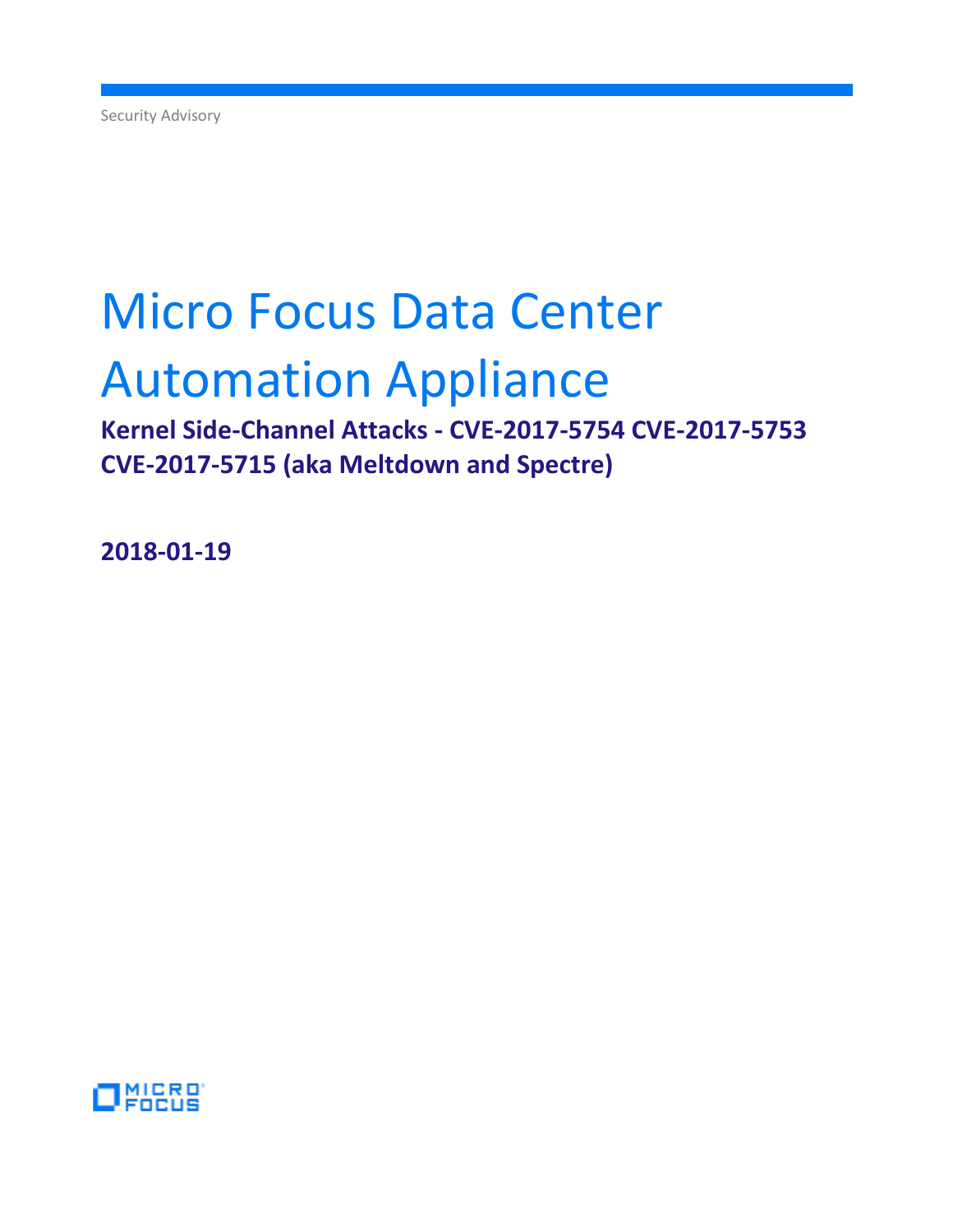### Contents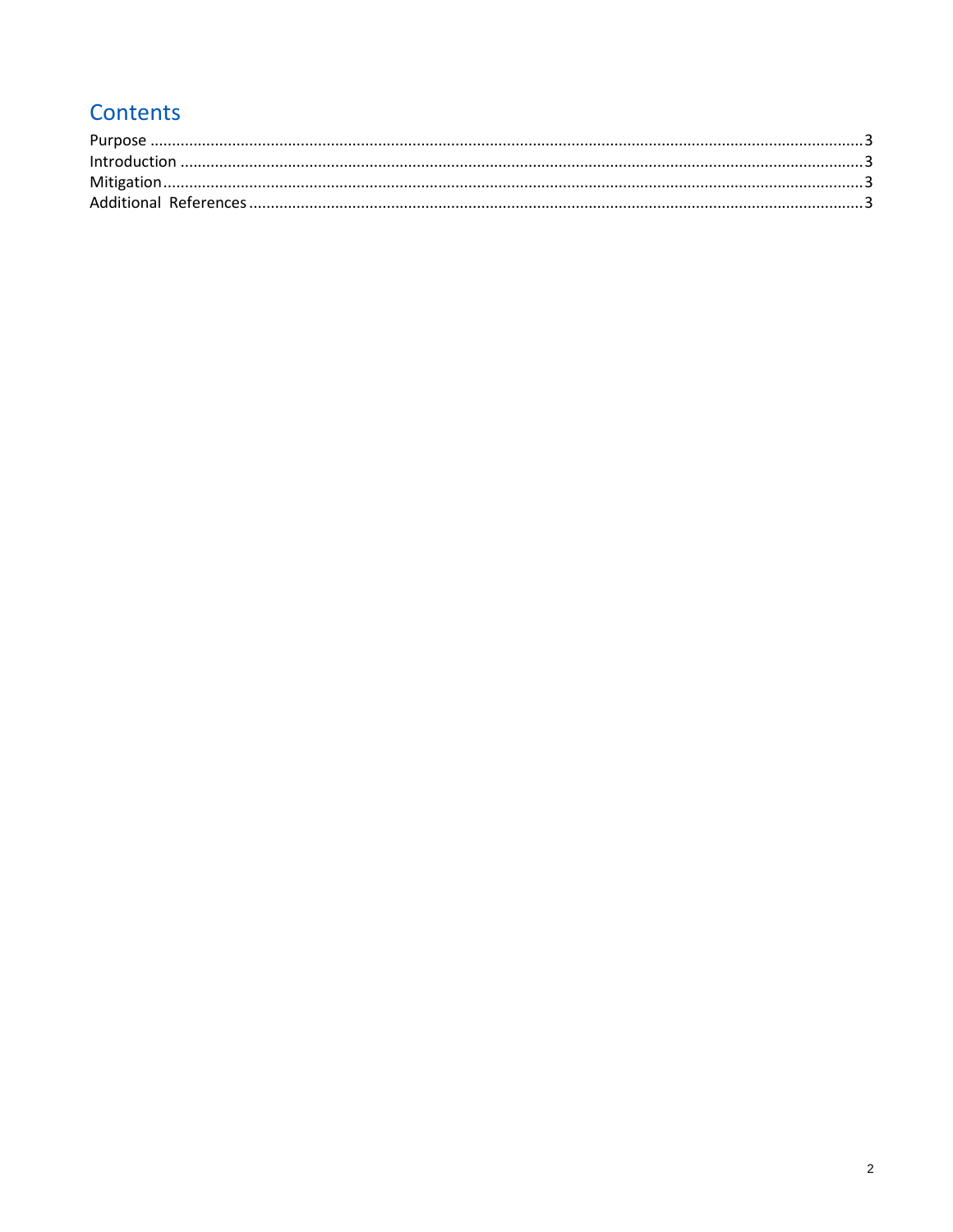#### <span id="page-2-0"></span>**Purpose**

The purpose of this article is to discuss the issues related to speculative execution in modern-day processors as they apply to the Micro Focus Data Center Automation Appliance product. These issues are known industrywide under the following CVE IDs: CVE-2017-5753, CVE-2017-5715, CVE-2017-5754 and under the code names Meltdown and Spectre.

#### <span id="page-2-1"></span>**Introduction**

Micro Focus Data Center Automation Appliance product uses the CentOS 6.9 Linux distribution as its Operating System. As such, the product is affected by the issues mentioned above.

#### <span id="page-2-2"></span>**Mitigation**

The mitigation falls into the category of Operating System Specific mitigations.

The mitigations takes the form of updating certain RPM packages as released by the Operating System vendor.

To update the RPM packages use the following command:

yum update kernel kernel-devel kernel-firmware kernel-headers

The RPM packages should be updated to at least the following versions (the Operating System vendor might release new versions with new mitigations as new information becomes available):

kernel-2.6.32-696.18.7.el6.x86\_64 kernel-devel-2.6.32-696.18.7.el6.x86\_64 kernel-firmware-2.6.32-696.18.7.el6.noarch kernel-headers-2.6.32-696.18.7.el6.x86\_64

After the RPM packages have been updated, the Virtual Machine must be rebooted into the new kernel.

To verify that after reboot the new kernel is running use the following command (execution example):

[root@dcaa ~]# uname -r 2.6.32-696.18.7.el6.x86\_64

To be effective, together to the Operating System Specific mitigations, the Hypervisor Specific mitigations and Hypervisor Assisted Guest mitigations must be installed as instructed by the Vendor of the Hypervisor where the Appliance is running.

#### <span id="page-2-3"></span>**Additional References**

- <https://meltdownattack.com/>
- <https://googleprojectzero.blogspot.ca/2018/01/reading-privileged-memory-with-side.html>
- <https://access.redhat.com/security/vulnerabilities/speculativeexecution>
- <https://access.redhat.com/errata/RHSA-2018:0008>
- <https://lists.centos.org/pipermail/centos-announce/2018-January/022701.html>